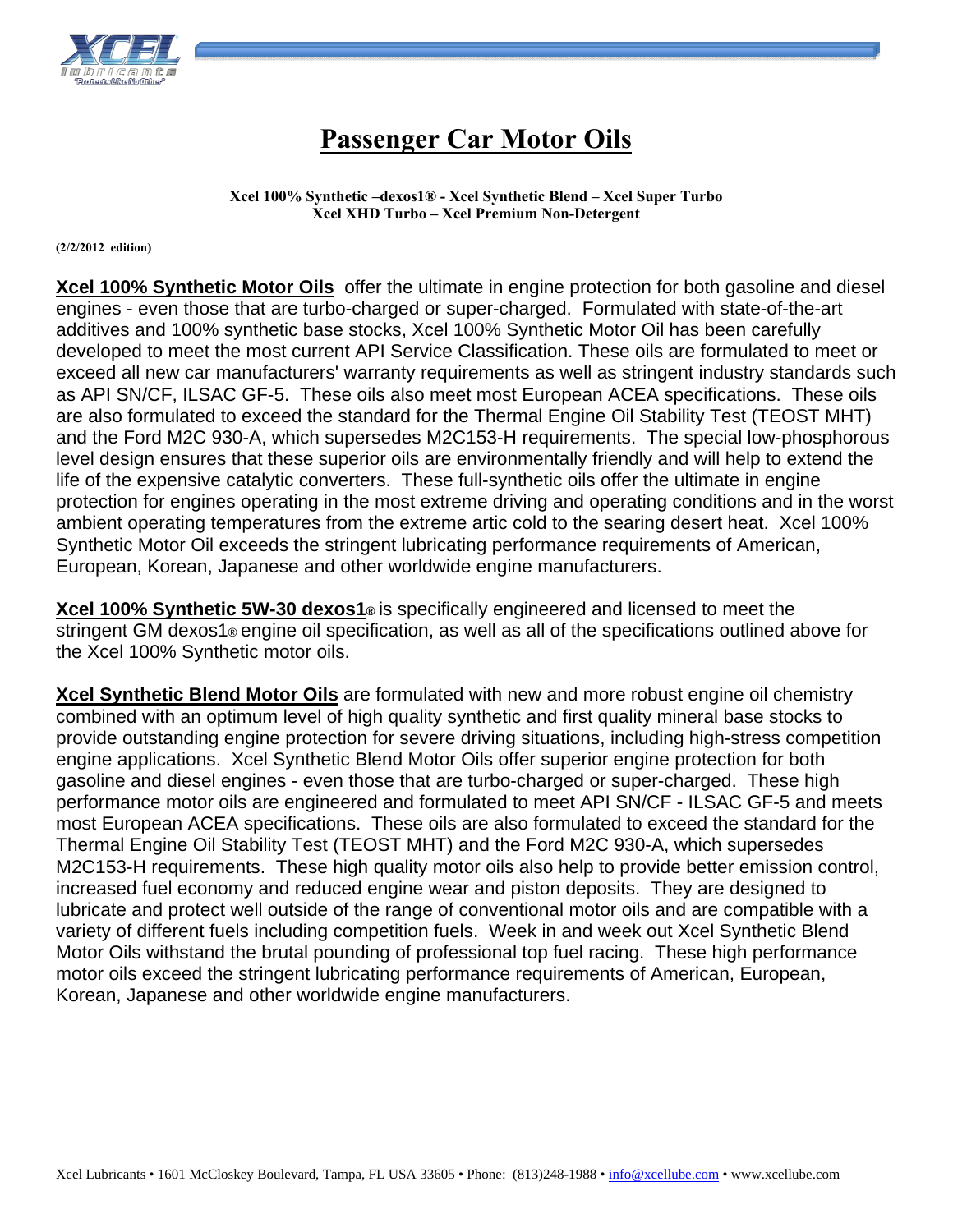

**Xcel Super Turbo Motor Oils** multi-viscosity oils provide superior engine protection no matter what the operating temperature. These oils are designed to protect domestic and imported vehicles and equipment powered with either gasoline or diesel engines - even those that are turbo-charged or super-charged. This high quality oil has been specifically formulated to meet or exceed all new car manufacturers' warranty requirements as well as the stringent industry standards API SN/CF - ILSAC GF-5 and meets most European ACEA specifications. These oils are also formulated to exceed the standard for the Thermal Engine Oil Stability Test (TEOST MHT) and the Ford M2C 930-A, which supersedes M2C153-H requirements. Xcel Super Turbo will protect with equal vigor both new, modern, close-tolerance engines and older, high-mileage engines running in a wide range of operating temperatures and conditions. These high performance motor oils exceed the stringent lubricating performance requirements of American, European, Korean, Japanese and other worldwide engine manufacturers.

**Xcel Super Turbo Motor Oils** are single grade or straight-viscosity motor oils. They are a balanced blend of high VI base stocks and an advanced additive package to deliver superior performance. They provide thermal and oxidation stability, deposit control, anti-wear protection, corrosion protection and improved pumpability. Xcel Super Turbo Motor Oils may be used in turbo-charged, supercharged or naturally aspirated foreign and domestic engines recommending an API SN/CF and meets some European ACEA specifications. These heavy duty motor oils exceed the stringent lubricating performance requirements of American, European, Korean, Japanese and other worldwide engine manufacturers.

**Xcel XHD Turbo Motor Oils** are high quality detergent motor oils recommended for gasoline and diesel engines manufactured by American, European, Japanese, Korean and other engine manufactures from around the world. These oils are manufactured to meet the requirements of API SG, SF/CF, CF-2 and CF-4 as well as some ACEA. They are manufactured from select blends of high quality base oils and additives to promote long engine life, protect against rust, corrosion and harmful oxidation, and are designed to help reduce engine wear and oil consumption.

Xcel XHD Turbo Multi-grade Motor Oils are coupled with a premium viscosity modifier to assure easy starts in cold temperatures and protect against oil thinning at higher temperatures. Also, these energy conserving formulations may result in fuel savings to the consumer.

**Xcel Premium Non-Detergent Motor Oils** are a quality line of straight mineral crankcase engine oils and general purpose oils. Xcel Premium Non-Detergent Motor oils are built from high-quality mineral base stocks and may be used wherever an API SA/SB mono-grade oil is recommended.

Some performance levels are limited by viscosity grades. Please consult the Performance Application Chart, the Inspection Data Table for the *appropriate product or contact your District Manager for more complete information and recommendations.*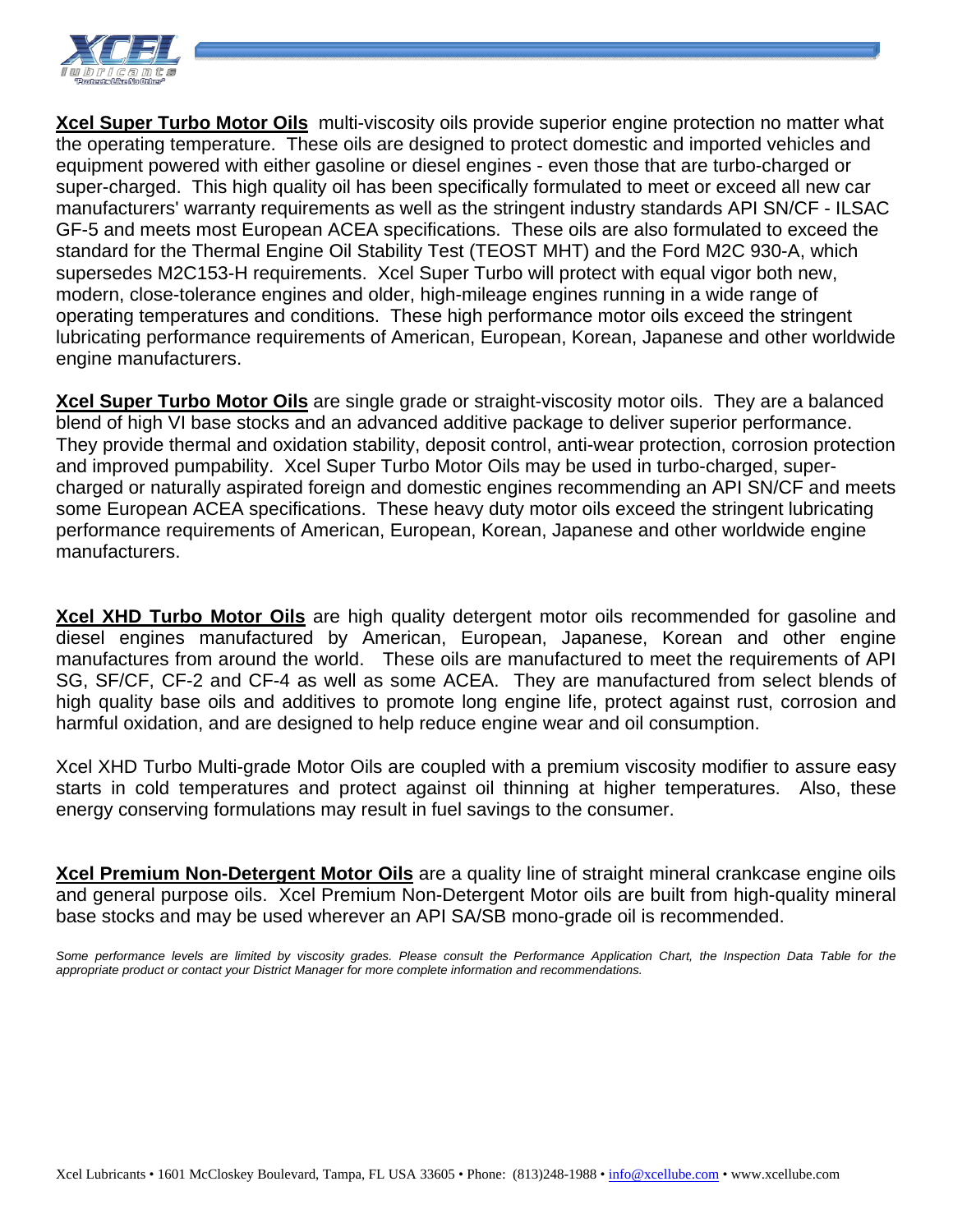

## **TYPICAL INSPECTION DATA – Passenger Car Motor Oils**

|                 | <b>API Gravity</b> | Flash<br>Point,<br>°C. | Viscosity cSt<br>@ 100C | Viscosity cSt<br>@<br>40C | VI                       | Pour Point,<br>°C. |
|-----------------|--------------------|------------------------|-------------------------|---------------------------|--------------------------|--------------------|
| 100% Synthetic  |                    |                        |                         |                           |                          |                    |
| 0W-40           | 35.0               | 210                    | 13.20                   | 75.5                      | 171                      | $-45$              |
| 5W-30 (dexos1®) | 35.0               | 210                    | 10.00                   | 58.0                      | 170                      | $-45$              |
| 5W-50           | 34.0               | 220                    | 17.50                   | 110.0                     | 170                      | $-39$              |
| 15W-50          | 33.7               | 230                    | 17.50                   | 150.0                     | 150                      | $-39$              |
| Synthetic Blend |                    |                        |                         |                           |                          |                    |
| 5W-20           | 31.3               | 210                    | 7.40                    | 42.0                      | 140                      | $-42$              |
| 5W-30           | 33.5               | 210                    | 10.30                   | 57.0                      | 168                      | $-42$              |
| 10W-40          | 29.9               | 210                    | 13.40                   | 84.0                      | 160                      | $-36$              |
| 15W-50          | 29.2               | 230                    | 17.70                   | 126.0                     | 155                      | $-33$              |
| Super Turbo     |                    |                        |                         |                           |                          |                    |
| 5W-20           | 31.3               | 200                    | 6.50                    | 37.0                      | 130                      | $-42$              |
| $5W-30$         | 30.5               | 200                    | 10.50                   | 60.0                      | 145                      | $-39$              |
| 10W-30          | 29.5               | 205                    | 10.50                   | 69.0                      | 140                      | $-35$              |
| 10W-40          | 30.0               | 205                    | 13.50                   | 97.0                      | 145                      | $-32$              |
| 15W-40          | 29.0               | 215                    | 14.00                   | 100.0                     | 135                      | $-27$              |
| 20W-50          | 28.9               | 220                    | 18.00                   | 165.0                     | 125                      | $-18$              |
| 30              | 28.5               | 220                    | 11.80                   | 103.0                     | 103                      | $-21$              |
| 40              | 28.0               | 230                    | 14.60                   | 141.0                     | 103                      | $-15$              |
| 50              | 27.5               | 240                    | 17.90                   | 189.0                     | 103                      | $-12$              |
| XHD Turbo       |                    |                        |                         |                           |                          |                    |
| 5W-30           | 30.5               | 190                    | 10.20                   | 60.0                      | 157                      | $-39$              |
| 10W-30          | 29.5               | 200                    | 10.50                   | 69.0                      | 140                      | $-35$              |
| 10W-40          | 30.0               | 200                    | 13.50                   | 97.0                      | 145                      | $-32$              |
| 15W-40          | 29.0               | 210                    | 14.00                   | 100.0                     | 135                      | $-27$              |
| 20W-50          | 28.9               | 220                    | 18.00                   | 165.0                     | 125                      | $-18$              |
| 25W-50          | 29.6               | 230                    | 18.00                   | 165.0                     | 125                      | $-18$              |
| 10              |                    |                        |                         |                           |                          |                    |
| 30              |                    |                        |                         |                           |                          |                    |
| 40              | 28.0               | 220                    | 14.60                   | 141.0                     | 100                      | $-12$              |
| 50              | 27.5               | 230                    | 17.90                   | 189.0                     | 100                      | $-12$              |
| Non-Detergent   |                    |                        |                         |                           |                          |                    |
| 10W-30          | 30.2               | 200                    | 10.50                   | 69.0                      | 140                      | $-35$              |
| 10W-40          | 30.0               | 200                    | 13.50                   | 97.0                      | 145                      | $-32$              |
| 15W-40          | 29.0               | 210                    | 14.00                   | 100.0                     | 135                      | $-27$              |
| 20W-50          | 28.9               | 220                    | 18.00                   | 165.0                     | 125                      | $-18$              |
| $\overline{30}$ | 23.2               | 200                    | 10.10                   | $\Box$                    | $\Box$                   | $-12$              |
| 40              | 21.8               | 210                    | 13.50                   |                           | $\overline{\phantom{a}}$ | $-10$              |
| 50              | 20.6               | 220                    | 17.50                   | $\omega$                  | $\overline{\phantom{a}}$ | $-8$               |